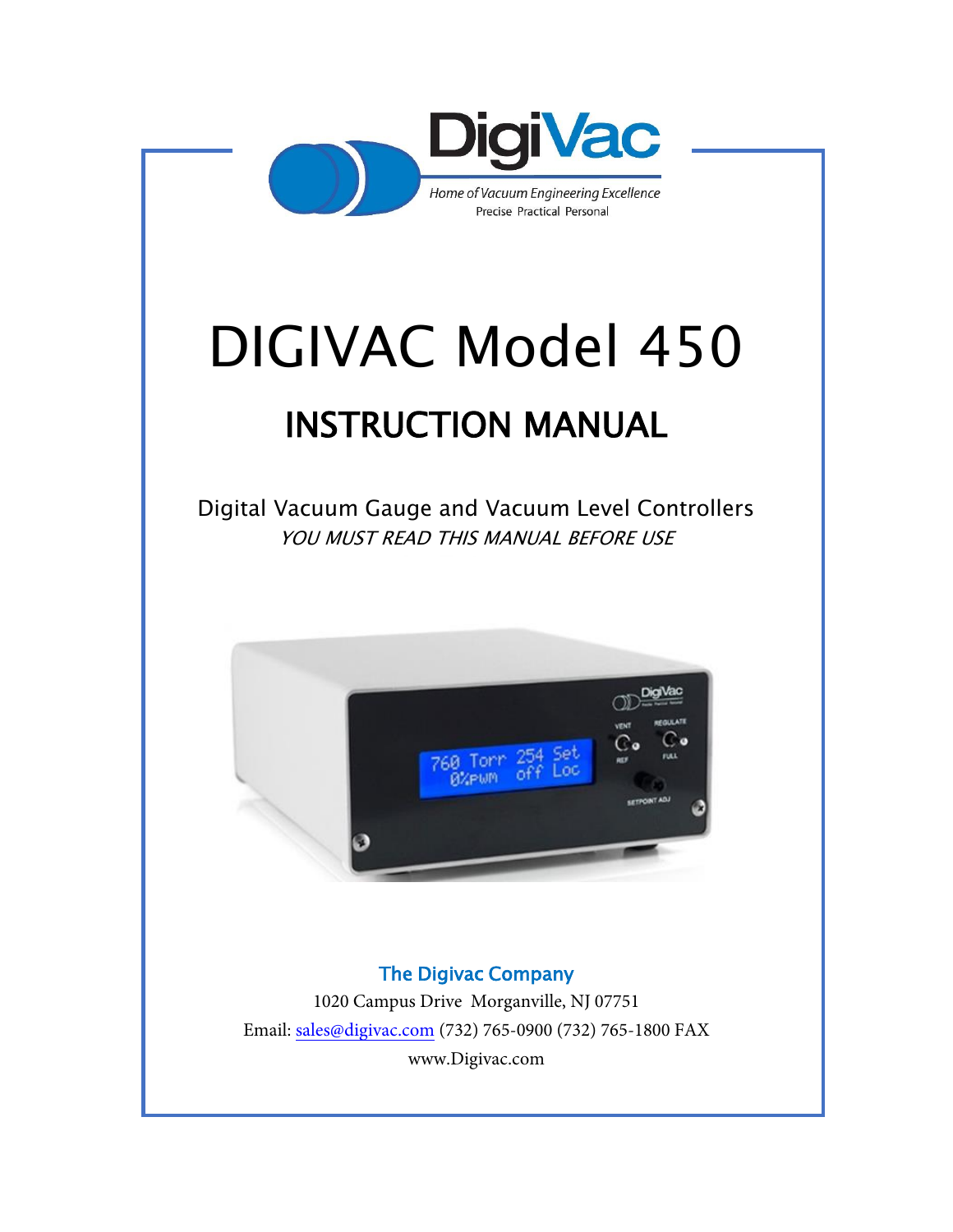# **CONTENTS**

- 1.0 Description and Principle of Operation
- 2.0 Construction
- 3.0 Unpacking and Inspection
- 4.0 Installation
- 5.0 Operation 5.1 Switch Functions
	- 5.2 Software
- 6.0 Servicing, Maintenance and Calibration 6.1 Factory Repair and Calibration
- 7.0 Notes on Calibration
- 8.0 Understanding Torr
- 9.0 Accessories and Modifications
- 10.0 Attachments, Illustrations and Specifications
- 11.0 Terms and Conditions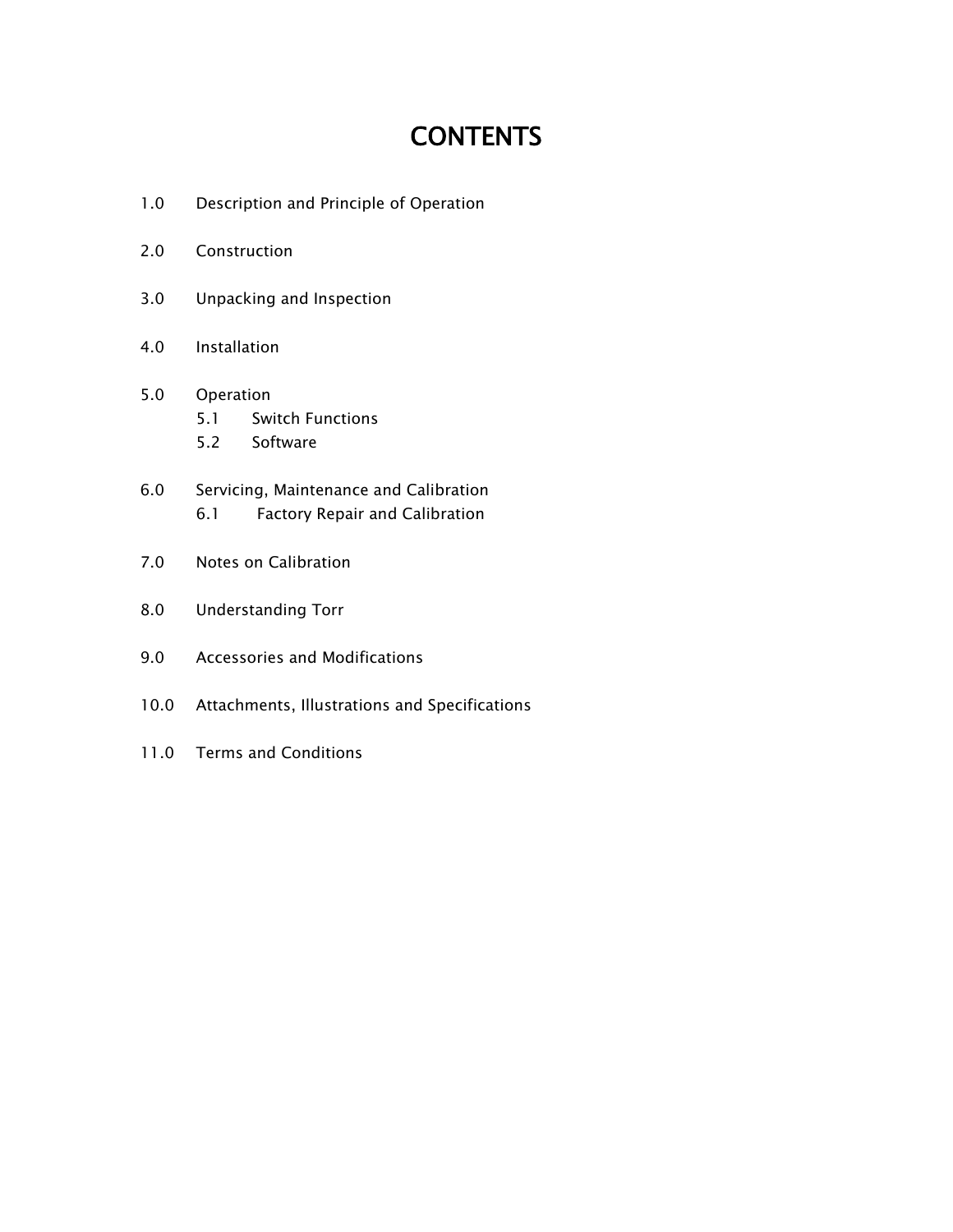#### 1.0 DESCRIPTION AND PRINCIPLE OF OPERATION

The DIGIVAC Model 450 Digital Vacuum Gauge is a self-contained, vacuum level control unit for maintaining pressures between 2 and 760Torr. This instrument works in conjunction with a precision isolated integrated circuit pressure transducer, and a large bore proportional solenoid valve to measure and control vacuum.

It has a proportional valve that allows the controller to make precise changes in vacuum flow to achieve a very stable vacuum level. The unit has a bleed valve that adds bleed control from atmospheric pressure, or customer supplied gas.

The DigiVac Model 450 operates when the valve opens proportionally from 0 to 100%. The voltage to the valve is controlled by using a PWM (FET transistor pulse width modulating) technique, which allows precise positioning of the valve plunger without developing heat or EMI (electromagnetic interface.

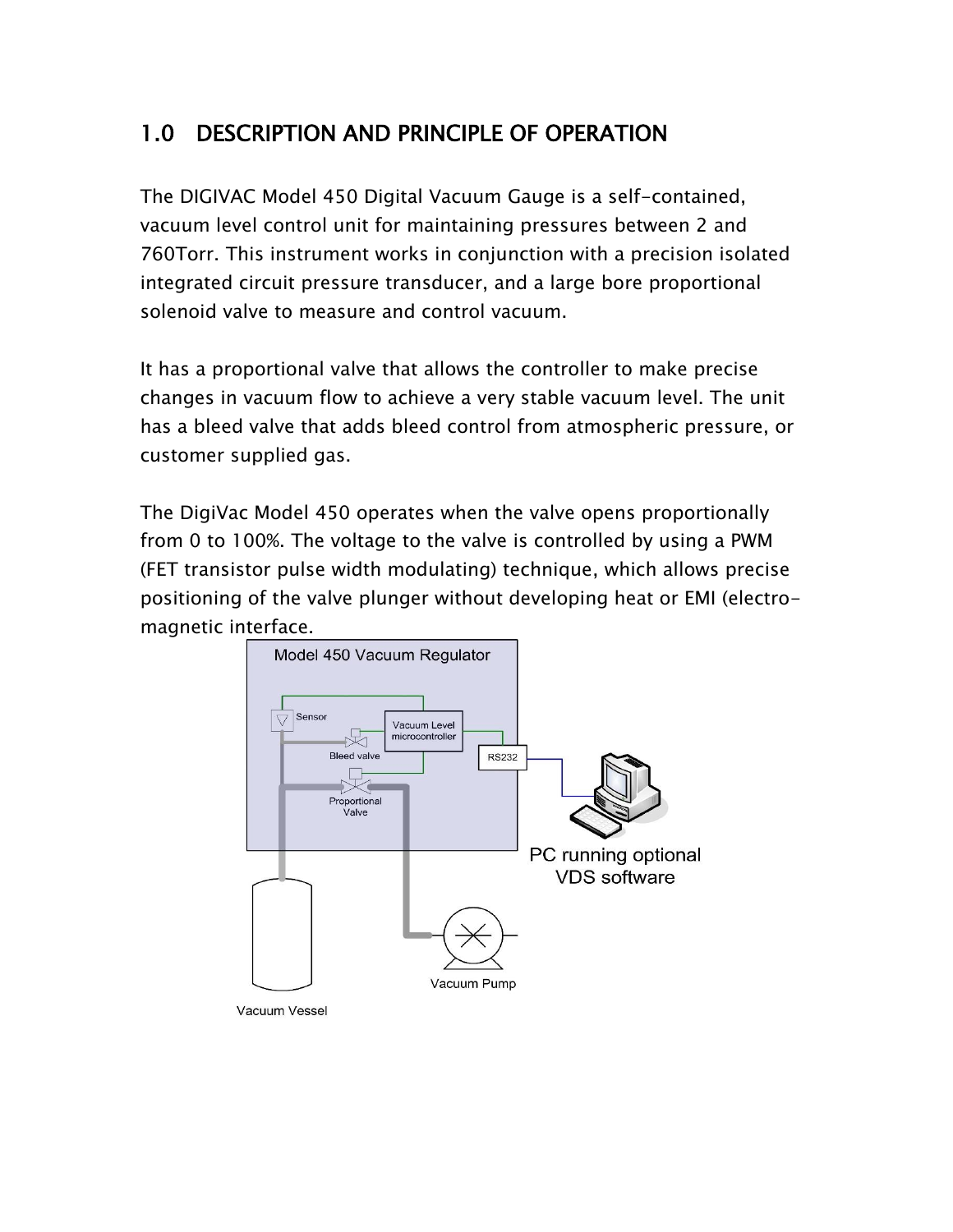# 2.0 CONSTRUCTION

The Model 450 is housed in a vinyl clad metal enclosure. The valves and plumbing are mechanically fastened to the Aluminum plate base. The circuitry and wiring all terminate on a control board, near the display,

It has full manual control available via a dial on the front panel, or can be controlled remotely via RS232.

The Model 450 includes an easy to read, back-lit LCD display with an intuitive readout of the current vacuum level set point, current vacuum level, valve duty cycle, and mode.

#### 3.0 UNPACKING AND INSPECTION

After the DIGIVAC Model 450 is received, it should be carefully unpacked and inspected for damage during shipment and for completeness. In the event of a loss shipment, a claim should immediately be made to the common carrier as applicable.

#### Each Model 450 should come with:

| A vacuum gauge controller                                             |
|-----------------------------------------------------------------------|
| An isolated vacuum sensor (internal) or optional outboard capacitance |
| manometer                                                             |
| An AC adapter that runs on 100-230VAC, 50/60 Hz with line cord        |

Pre-tested under actual vacuum against a NIST standard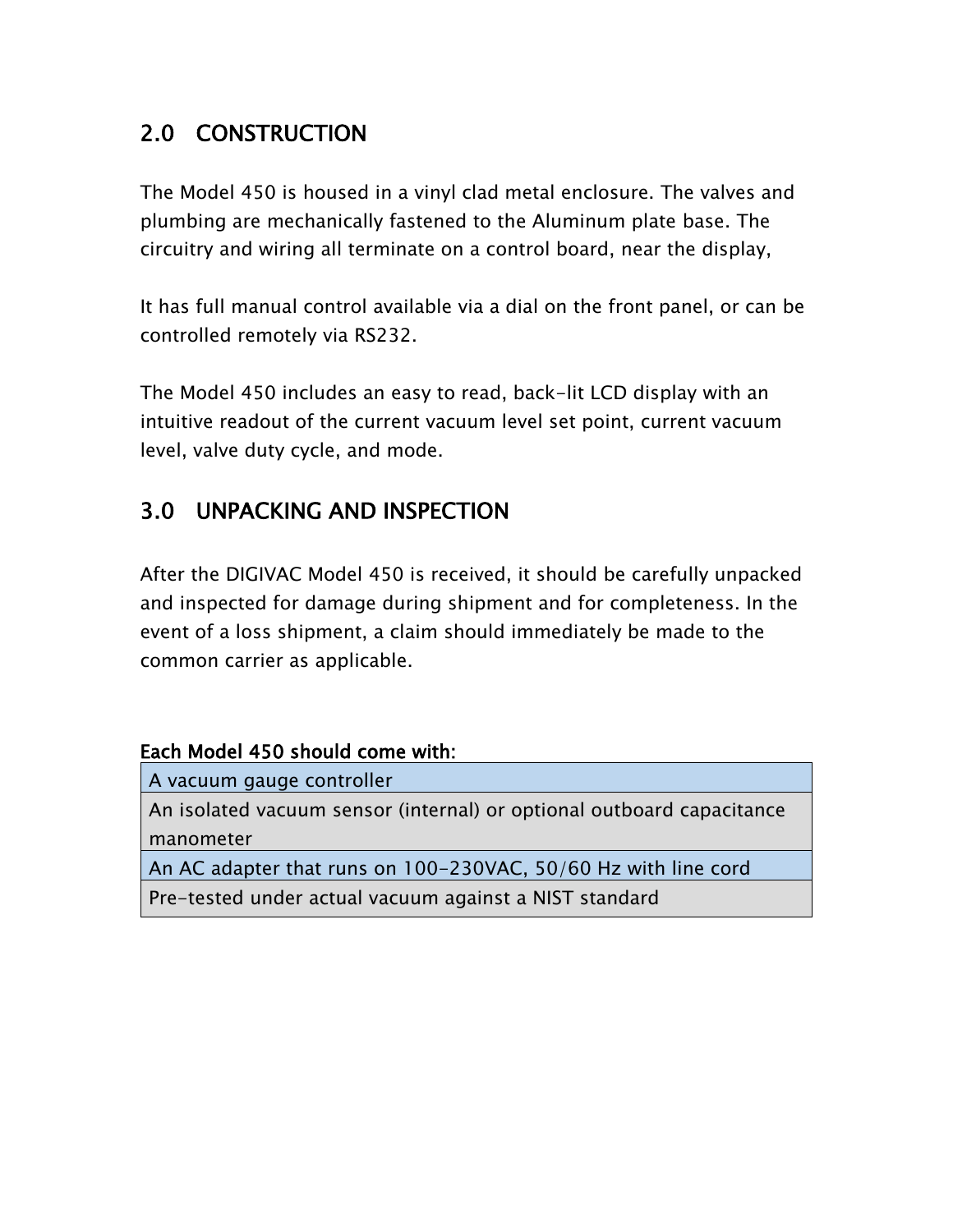#### 4.0 INSTALLATION

Position the unit as desired and make the following connections:

- Connect the power supply to AC power 115 to 230 volts 50/60/400 Hz.
- Connect the power jack to the rear of the unit
- Connect the Right Hose connection (as seen from the rear of the unit) to the vacuum pump
- Connect the Left Hose connection (as seen from the rear of the unit) to the system
- Connect RS232 (if applicable)

Rack Installation:

The unit may be mounted in a standard rack with tray fittings available from VWR Scientific and other vendors.

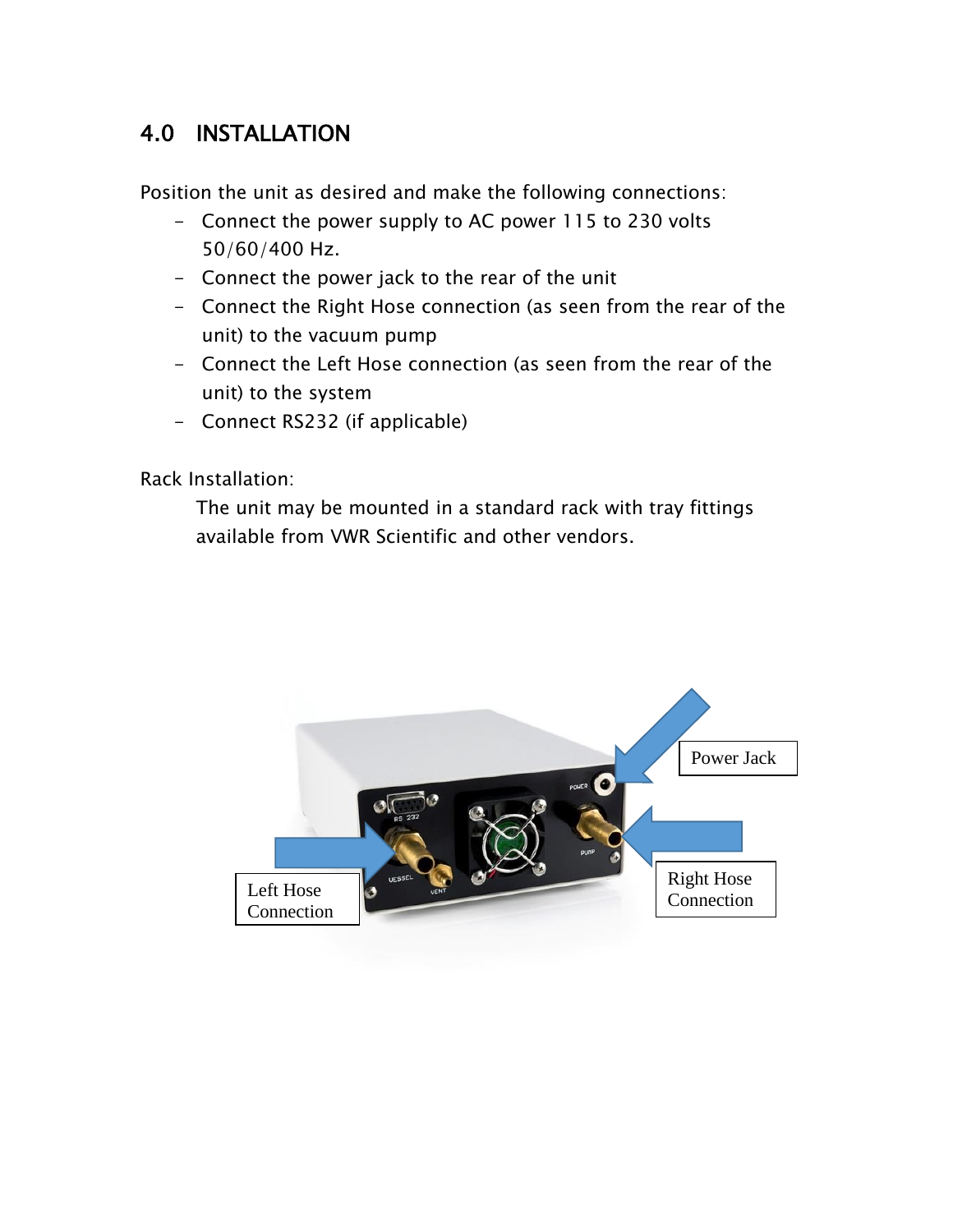# 5.0 OPERATION

After installation, the instrument is ready for immediate operation.

To operate:

- Plumb the unit in between vacuum pump and vessel
- Attach source of bleed air, (if nothing is attached, atmospheric air will be used)
- Place both front panel toggle switches in the center position
- Using the set point adjustment knob, set the desired system pressure
- Move the right switch to the up (regulate) position



Vacuum Vessel

mode of operation

The unit will now read:

- The first line shows the current pressure and the set point
- The second line shows the percent the valve is open, followed by

| 760 Torr   | 758 Set    |
|------------|------------|
| $48\%$ pwm | loc or RMT |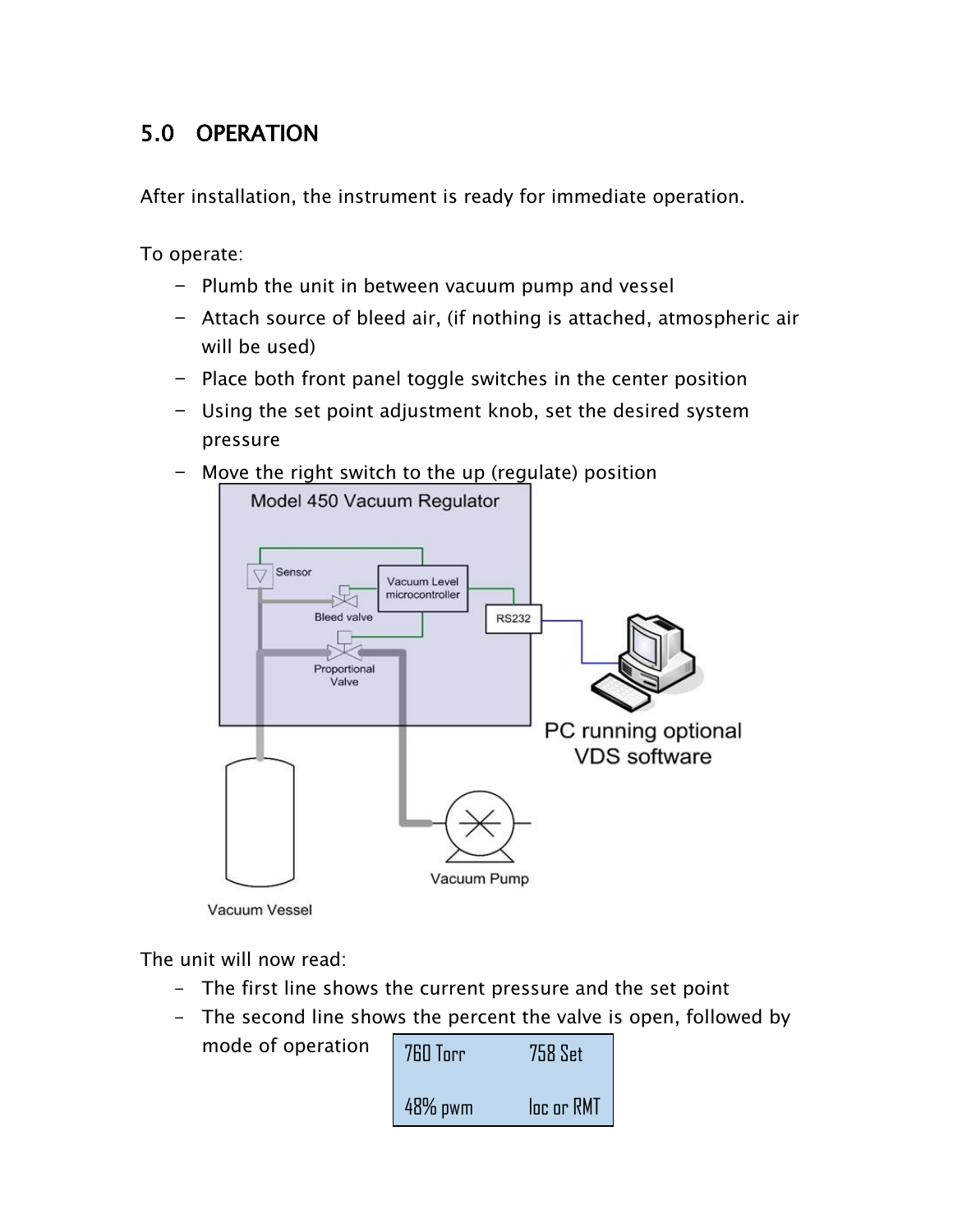# 5.1 SWITCH FUNCTIONS

#### **Controls**

| Loc (local control)  | Vacuum control will proceed<br>according to the mode of<br>operation selected on front panel<br>switches                                               |
|----------------------|--------------------------------------------------------------------------------------------------------------------------------------------------------|
| RMT (remote control) | Ignores front panel local control<br>settings, controlled remotely via<br>RS232. Remains in RMT until<br>released by a Loc command (or<br>power cycle) |

#### Modes of Operation (right switch)

| Regulation (up position) | regulates vacuum according to   |
|--------------------------|---------------------------------|
|                          | selected set point              |
| Off (center position)    | standby mode                    |
| Full (down position)     | opens valve fully regardless of |
|                          | selected set point setting      |

#### Purge Control (left switch)

| Vent ("up" position) | Placing the switch in the "up"    |
|----------------------|-----------------------------------|
|                      | position causes the vent valve to |
|                      | open relieving system pressure    |
| <b>Purge Switch</b>  | The center position is standby    |
|                      | mode (no venting)                 |
| Ref                  | Used for custom features, such as |
|                      | the differential control feature  |

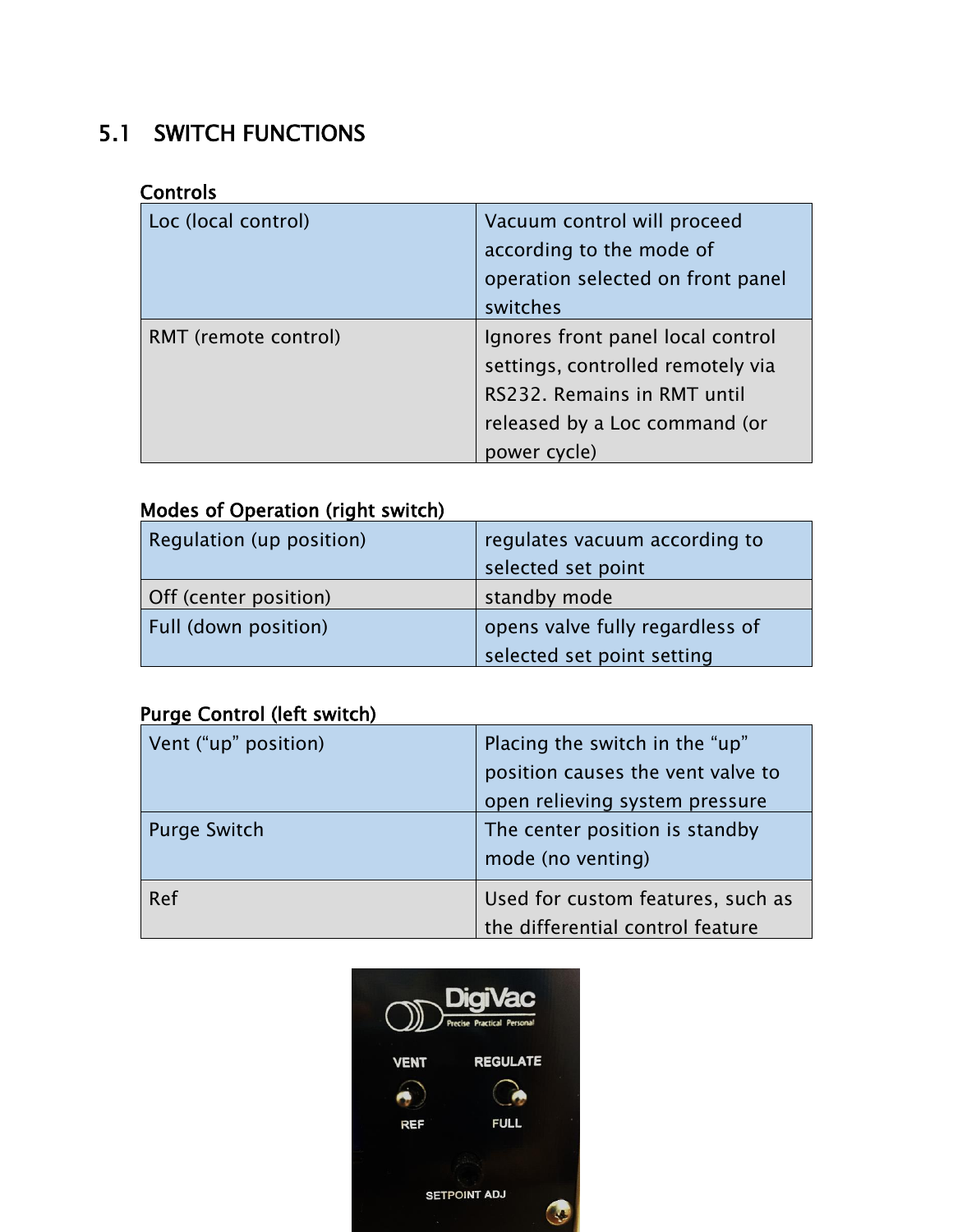

In the differential configuration, when the unit is in "REF" mode it will regulate the pressure in the vacuum vessel to the same pressure in the reference vessel

#### 5.2 REMOTE CONTROL VIA RS232

The model 450 can be controlled via RS232 by a simple command set, using a terminal program such as Putty [\(http://www.putty.org/\)](http://www.putty.org/) or Docklight [\(http://docklight.de/\)](http://docklight.de/). A docklight command set project is available for download at<http://www.digivac.com/product/model-450/>. Serial protocol is 9600-8-N-1. The m450 transmits data at approximately 1 line per second.

|                                | File Edit Run Tools Scripting Help Stop Communication (F6) |                                                                                                                                                                       |                           |
|--------------------------------|------------------------------------------------------------|-----------------------------------------------------------------------------------------------------------------------------------------------------------------------|---------------------------|
|                                |                                                            |                                                                                                                                                                       |                           |
| Commmunication port open       |                                                            |                                                                                                                                                                       | Colors&Fonts Mode<br>COM8 |
| Send Sequences                 |                                                            | Communication                                                                                                                                                         |                           |
| Send<br>Name                   | Sequence                                                   | ASCII   HEX   Decimal   Binary                                                                                                                                        |                           |
|                                |                                                            |                                                                                                                                                                       |                           |
| $\rightarrow$ Set to 125.1 Ton | $*$ v 125.1                                                | 288.6 sp=291.0 Loc reg <cr><lf></lf></cr>                                                                                                                             |                           |
| Set local mode                 | $  \cdot  $ o c                                            | 288.6 sp=291.0 Loc reg <cr><lf><br/>288.6 sp=290.9 Loc reg <cr><lf></lf></cr></lf></cr>                                                                               |                           |
| $>$ set point = 100.0          | $*$ v100.0                                                 | 288.6 sp=290.9 Loc reg <cr><lf></lf></cr>                                                                                                                             |                           |
| Irmt<br>$\rightarrow$          | * mit <cr> <lf></lf></cr>                                  | 288.6 sp=290.9 Loc reg <cr><lf></lf></cr>                                                                                                                             |                           |
| $\cdots \rangle$               | *lockCR> <lf></lf>                                         | 288.6 sp=290.9 Loc reg <cr><lf></lf></cr>                                                                                                                             |                           |
| ful                            | " full CCR> <lf></lf>                                      | 288.6 sp=291.0 Loc reg <cr><lf></lf></cr>                                                                                                                             |                           |
| $\ldots\rangle$                |                                                            | 288.6 sp=290.9 Loc reg <cr><lf></lf></cr>                                                                                                                             |                           |
| $\left[-\right]$ reg           | freq <cr><lf></lf></cr>                                    | 288.6 sp=290.9 Loc reg <cr><lf></lf></cr>                                                                                                                             |                           |
| $\rightarrow$ pur              | * pur <cr> <lf></lf></cr>                                  | 288.6 sp=290.9 Loc reg <cr><lf></lf></cr>                                                                                                                             |                           |
| Set to 10.0 Tom                | $*$ v010.0                                                 | 288.7 sp=291.0 Loc reg <cr><lf></lf></cr>                                                                                                                             |                           |
| regulate to 220 torr           | $* v 220.0$                                                | 288.6 sp=291.0 Loc reg <cr><lf></lf></cr>                                                                                                                             |                           |
|                                |                                                            | 288.6 $sp=291.0$ Loc reg $\langle CR \rangle \langle LF \rangle$                                                                                                      |                           |
|                                |                                                            | 288.6 sp=290.9 Loc reg <cr><lf></lf></cr>                                                                                                                             |                           |
| Receive Sequences              |                                                            | $288.7$ sp=291.0 Loc reg $\langle$ CR $\rangle$ <lf<math>\rangle</lf<math>                                                                                            |                           |
| Active<br>Name<br>Sequence     | Answer                                                     | 288.6 sp=290.9 Loc reg <cr><lf></lf></cr>                                                                                                                             |                           |
|                                |                                                            | 288.6 sp=291.0 Loc reg <cr><lf></lf></cr>                                                                                                                             |                           |
|                                |                                                            | 288.6 sp=291.1 Loc reg <cr><lf></lf></cr>                                                                                                                             |                           |
|                                |                                                            | 288.6 sp=290.9 Loc reg <cr><lf></lf></cr>                                                                                                                             |                           |
|                                |                                                            | 288.6 sp=291.0 Loc reg <cr><lf></lf></cr>                                                                                                                             |                           |
|                                |                                                            | 288.6 sp=291.0 Loc reg <cr><lf></lf></cr>                                                                                                                             |                           |
|                                |                                                            | 288.6 sp=290.8 Loc reg <cr><lf></lf></cr>                                                                                                                             |                           |
|                                |                                                            | 288.6 sp=290.9 Loc reg <cr><lf></lf></cr>                                                                                                                             |                           |
|                                |                                                            | 288.6 sp=290.9 Loc reg <cr><lf></lf></cr>                                                                                                                             |                           |
|                                |                                                            | $288.6$ sp=291.0 Loc reg $\langle$ CR $\rangle$ <lf<math>\rangle<br/>288.6 <math>sp=291.0</math> Loc reg <math>\langle CR \rangle \langle LF \rangle</math></lf<math> |                           |
|                                |                                                            | $ 288.6$ sp=291.0 Loc reg $\langle CR \rangle \langle LF \rangle$                                                                                                     |                           |
|                                |                                                            | 288.6 sp=291.0 Loc reg <cr><lf></lf></cr>                                                                                                                             |                           |
|                                |                                                            | $288.6$ sp=290.9 Loc reg $\langle$ CR $\rangle$ $\langle$ LF $\rangle$                                                                                                |                           |
|                                |                                                            | 288.6 $sp=290.9$ Loc reg $\langle CR \rangle \langle LF \rangle$                                                                                                      |                           |
|                                |                                                            | 288.6 $sp=290.9$ Loc reg $\langle CR \rangle \langle LF \rangle$                                                                                                      |                           |
|                                |                                                            | 288.6 sp=290.9 Loc reg <cr><lf></lf></cr>                                                                                                                             |                           |
|                                |                                                            | 288.6 sp=290.9 Loc reg <cr><lf></lf></cr>                                                                                                                             |                           |
|                                |                                                            |                                                                                                                                                                       |                           |
|                                |                                                            | Script Editor                                                                                                                                                         |                           |
|                                |                                                            |                                                                                                                                                                       |                           |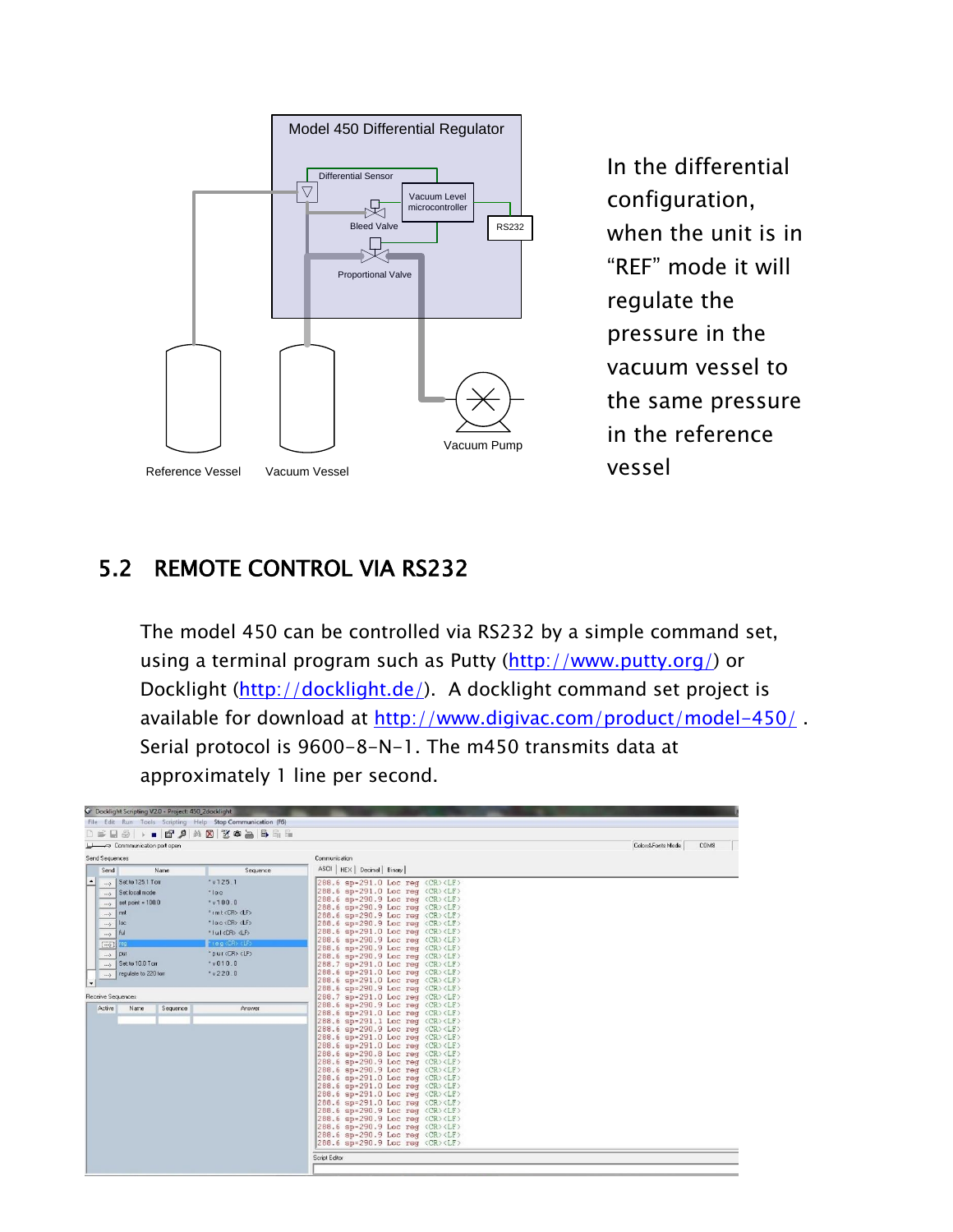450 commands:

```
*rmt <cr> <lf> enables remote mode
*loc <cr> <lf> return to local mode
*ful \langle cr \rangle \langle 1f \rangle full on (valve 100% open)
*off <cr> <lf> off (valve 0% open, closed)
*reg <cr> <lf> regulate
*pur <cr> <lf> purge (vent)
*v123.0 <cr> <lf> set vacuum to 123 Torr
(Note the set point must be sent in 
a format of XXX.X, although tenths are not 
indicated on local display.)
```
#### 6.0 SERVICING AND MAINTENANCE

#### **MAINTENANCE**

Your vacuum controller should give you many years of trouble free service. There are no regularly scheduled maintenance intervals. If consistent accuracy is required, it is recommended that the instrument and power supply tube be returned for a yearly calibration check.

# 6.1 FACTORY REPAIR AND CALIBRATION

The 450 vacuum control is designed to provide years of trouble-free service, and the liberal internal use of plug-in components make it easily repairable. No field servicing of the unit is recommended, but factory servicing and calibration are available at a nominal cost and fast turnaround times.

# 7.0 NOTES ON CALIBRATION

Each DigiVac vacuum controller is calibrated and ready for immediate use. Consult factory if the calibration is in question.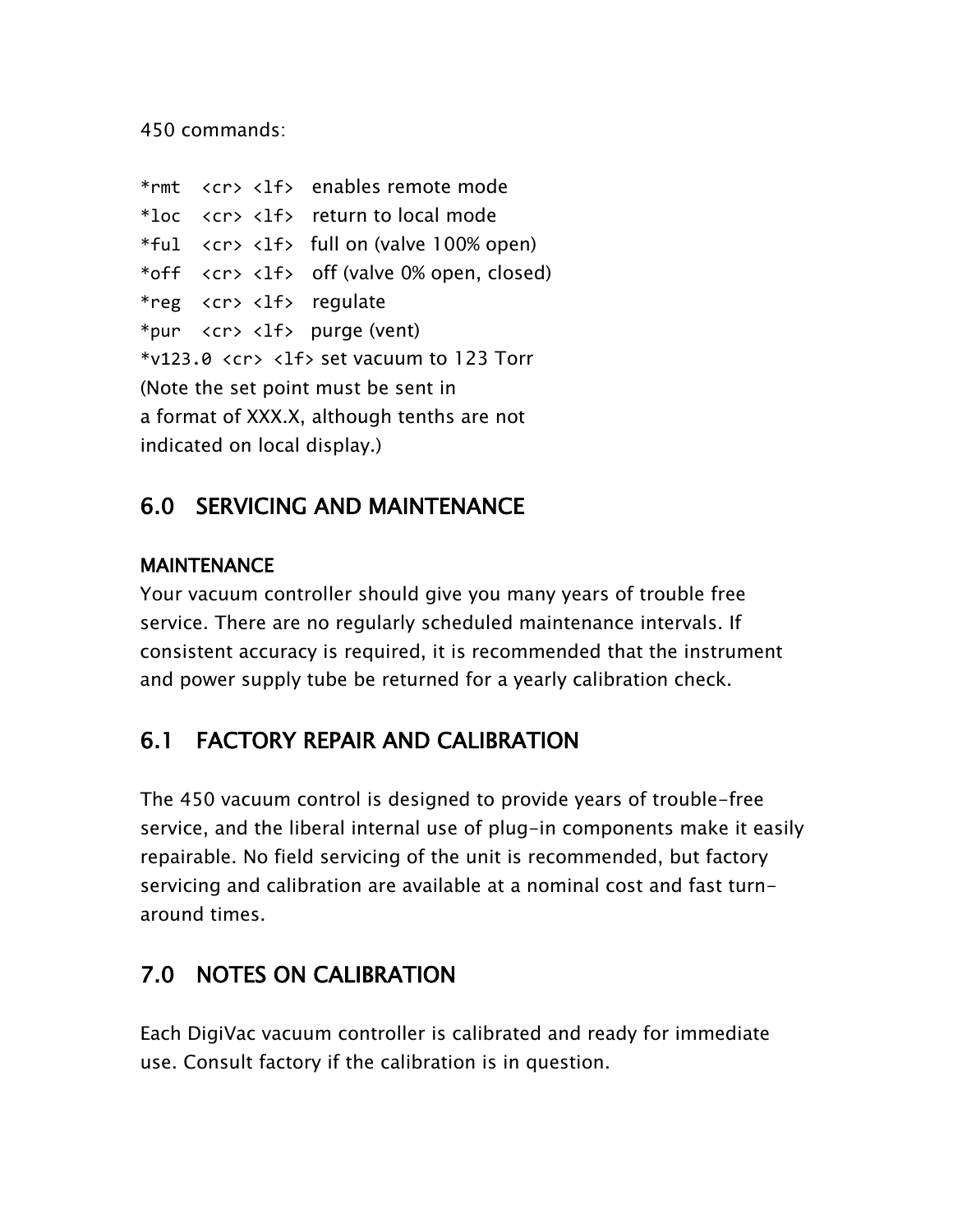#### 8.0 UNDERSTANDING TORR

The DIGIVAC vacuum instrument and many similar instruments are calibrated in microns or "milliTorr." It is appropriate to discuss what microns are and to relate microns to other measures of pressure and vacuum. Microns are not really a measure of vacuum at all, but rather of absolute pressure. It will be recalled that the pressure of the atmosphere is 14.696 or approximately 14.7 pounds per square inch at sea level. This pressure is due to the weight of all of the air in the earth's atmosphere above any particular square inch. This 14.696 psi is equivalent to the pressure produced by a mercury column of approximately 29.92 inches high or .76 meters (about 3/4 of a yard) or 760 millimeters of mercury. Atmospheric pressure varies greatly with altitude. It decreases approximately 1 inch of mercury per thousand feet of altitude. It also varies widely with local weather conditions. (Variations of one half inch in a single day are common.)

The word vacuum means pressure lower than atmospheric or "suction," but, in describing negative pressure, the atmosphere is only a satisfactory reference if we are dealing with values of vacuum down to about 27 inches of mercury. Below that, it is much more useful to talk in terms of absolute pressure, starting from absolute zero.

The Model 450 measures from 2-760 Torr. One TORR, a commonly used unit, is an absolute pressure of one millimeter of mercury. A milliTorr is equal to one thousandth of a TORR. A MICRON is the same as a milliTorr.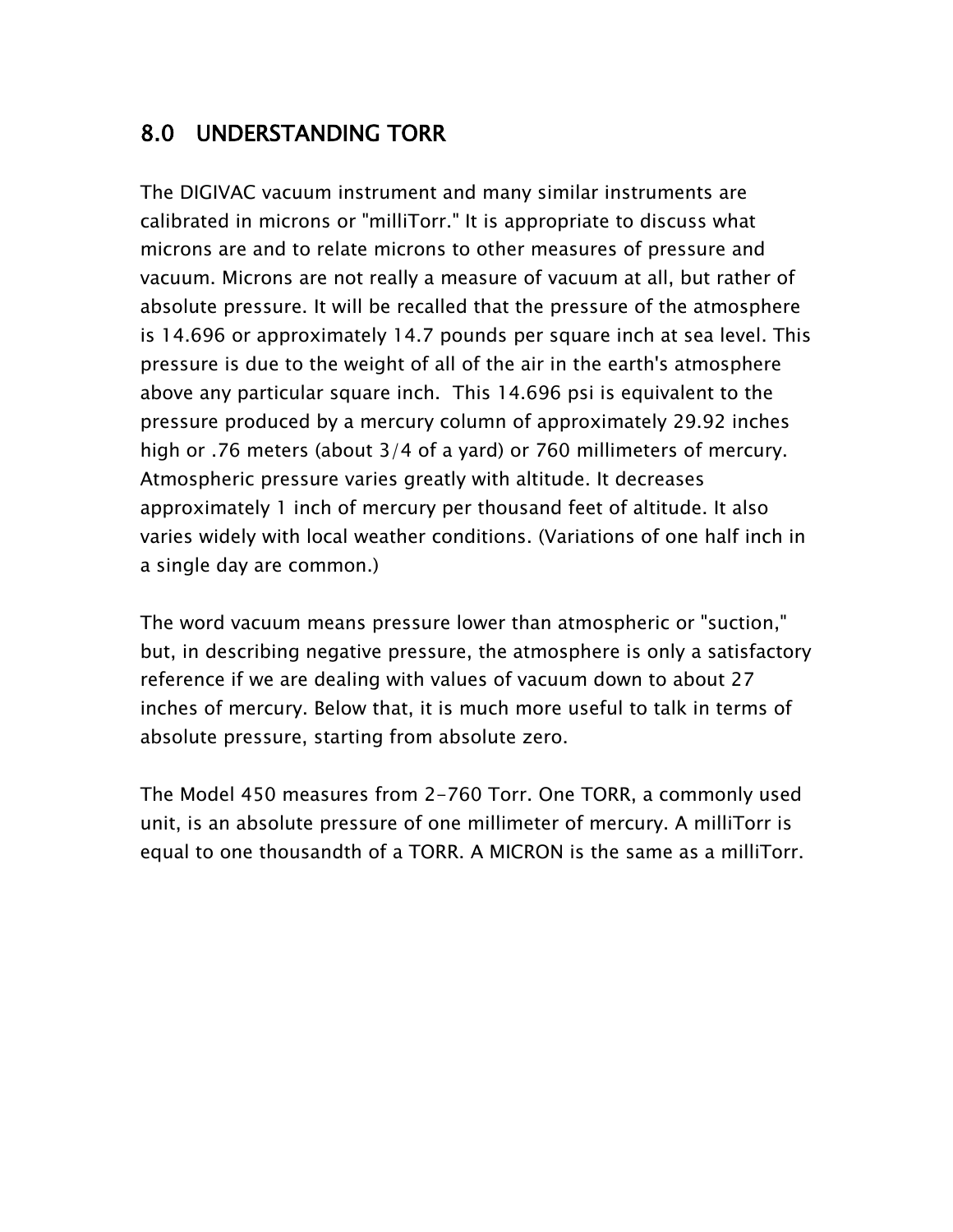## 9.0 ACCESSORIES AND MODIFICATIONS

#### Optional Features:

| <b>Options</b>      | <b>Description</b>                          |
|---------------------|---------------------------------------------|
| <b>NISTCal</b>      | Calibration of a DIGIVAC vacuum gauge       |
|                     | against a NIST traceable standard with data |
| <b>SS</b>           | Makes vacuum path mostly composed of        |
|                     | stainless steel to reduce effects of a      |
|                     | corrosive environment                       |
| <b>Differential</b> | Gives the ability to control a differential |
|                     | vacuum level from $-3.0$ to $+3.0$ PSI      |

Please consult the product guide and website for the latest available.

# 10.0 SPECIFICATIONS

| Range                  | $1 - 760$                          |
|------------------------|------------------------------------|
| Units                  | Torr                               |
| <b>Bleed Interface</b> | 3/32 inch Silicon I.D Hose         |
| Vac Interface          | 3/8 inch I.D. Hose                 |
| Sensor                 | Isolated Transducer or capacitance |
|                        | manometer                          |
| <b>Display</b>         | <b>Blue LCD Character 16x2</b>     |
| <b>Dimensions</b>      | 2.75" high, 5.5" wide, 7.5" deep   |
| Power                  | 100-240VAC 50/60 Hz CE rated       |

#### INSTRUMENT ACCURACY

| $\vert$ 0 to 20 Torr | $+/- 1$ Torr |
|----------------------|--------------|
| 21 to 760 Torr       | $+/- 2$ Torr |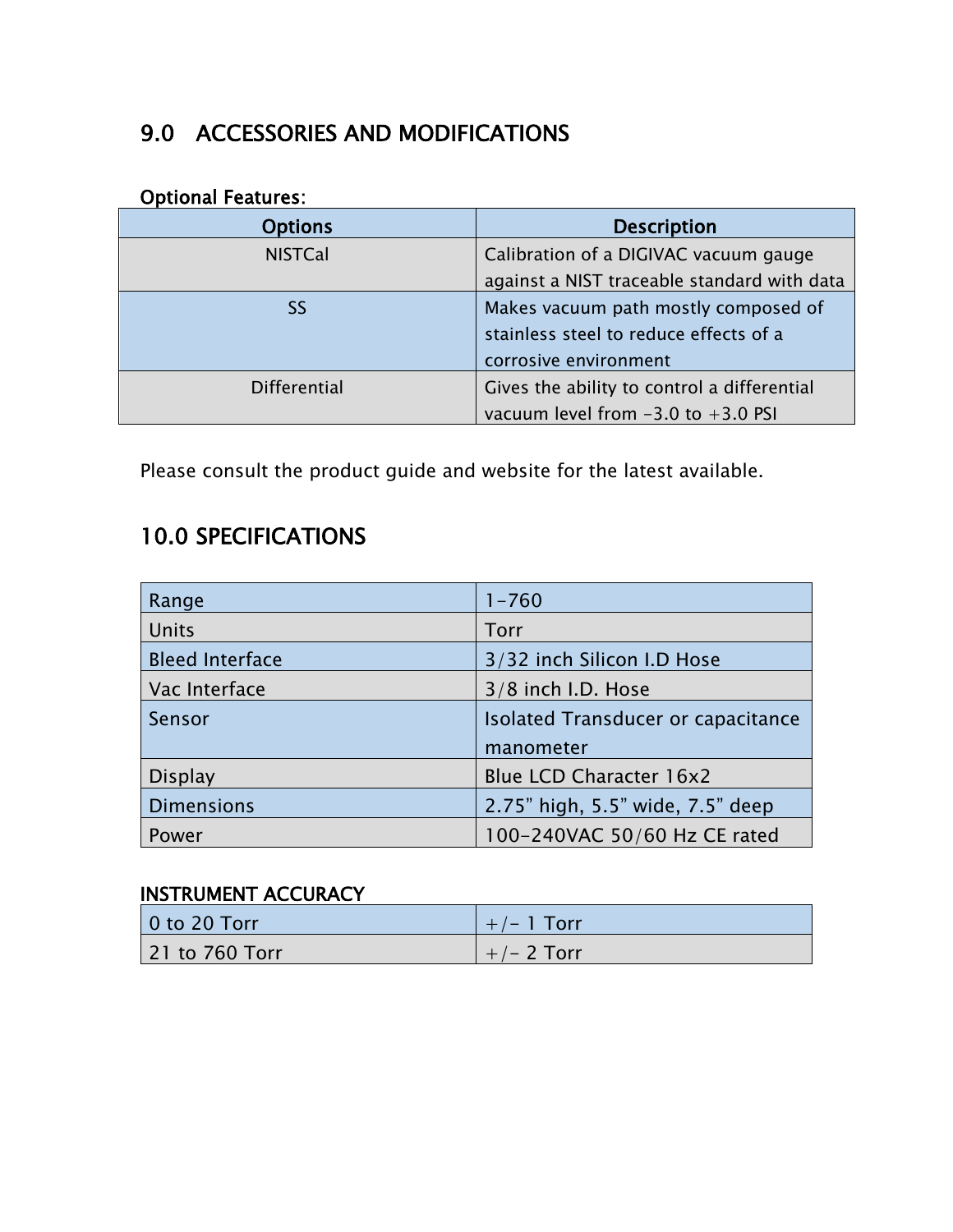For repair or recalibration, return gauges to:

The DigiVac Company 1020 Campus Drive Morganville, NJ 07751 Ph: 732.765.0900 Fax: 732.765.1800 E-mail: Direct from our website www.DigiVac.com

The DigiVac Company manufactures a complete line of vacuum gauges and process computers. Contact us or your distributor if you wish for further information. See www.DigiVac.com for our latest offerings